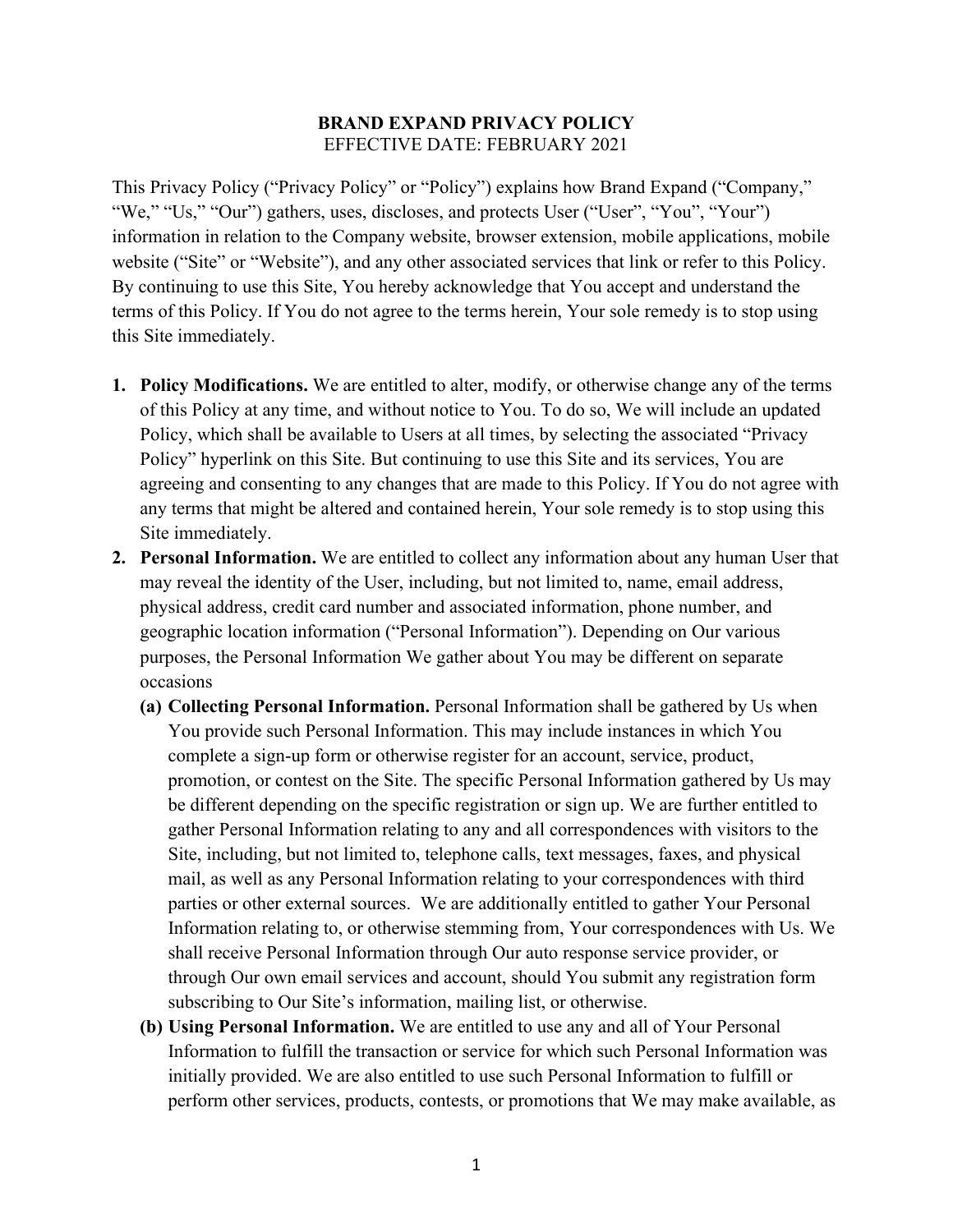well as for the purposes of assessing the security of this Site and fulfilling any necessary internal reporting.

- **3. Usage Data.** We are further entitled to gather additional information relating to Your continued access and use of Our Site. Such information may be gathered automatically by Us or by third party services associated or working in conjunction with this Site. Such additional information may include, but shall not be limited to: Uniform Resource Identifier (URI) address, IP address and domain name of the computer or device used to access this Site, process used by User to initiate the request to Our servers, the request's time, country of origin, the numerical code identifying the success of the server's response to requests, file size, all time details of User's visit to the site, any Site features used in operating or otherwise browsing the Site, information about the paths used to arrive at the Site or exit the Site, the order of pages accessed while on the Site, information regarding the User's IT environment and operating system, any conversion data and statistics, analytics, reports, and surveys relating to rates or marketing ("Usage Data"). Usage Data collected by Us is anonymous upon collection, but still may be traceable to a specific User.
	- **(a) Collecting User Data.** We are entitled to oversee and otherwise monitor Your access and use of Our Site. While browsing the Site, or otherwise engaging in content, services, or features of this Site, We may automatically gather such Usage Data without Your active submission of such Usage Data, by way of reporting and analytics technologies, including but not limited to, web beacons and cookies, which are addressed at length below.
	- **(b) Using Usage Data.** We are entitled to use any and all Usage Data for any purposes as We see fit, and in Our sole discretion. Such purposes may include, but shall not be limited to, individualizing the Site for specific Users based on individual preferences, providing superior quality services or products to Users, Analyzing and compiling trends and statistics about the ways in which Users are navigating or otherwise using this Site, and any other purposes that may otherwise relate to the improvement and administration of Our Site.
- **4. Sharing and Disclosing Information.** We are entitled to transmit or otherwise disclose Your Personal Information subject to the parameters described in this Policy. We are entitled to disclose Usage Data without any limitations.
	- **(a) Service Providers.** We are entitled to enter into agreements with third parties that may aid in hosting Our servers, processing payments, securing Our Site, and providing services relating to fulfillment, analytics, optimization, production, and reporting. We are entitled to transmit or otherwise provide access to Your Personal Information and Usage Data to such associated and trusted services providers as they aid Us in the upkeep and operation of Our Site. Our related service providers shall be permitted to access Your Personal Information only to the extent reasonably required to fulfill their duties under their agreements with Us.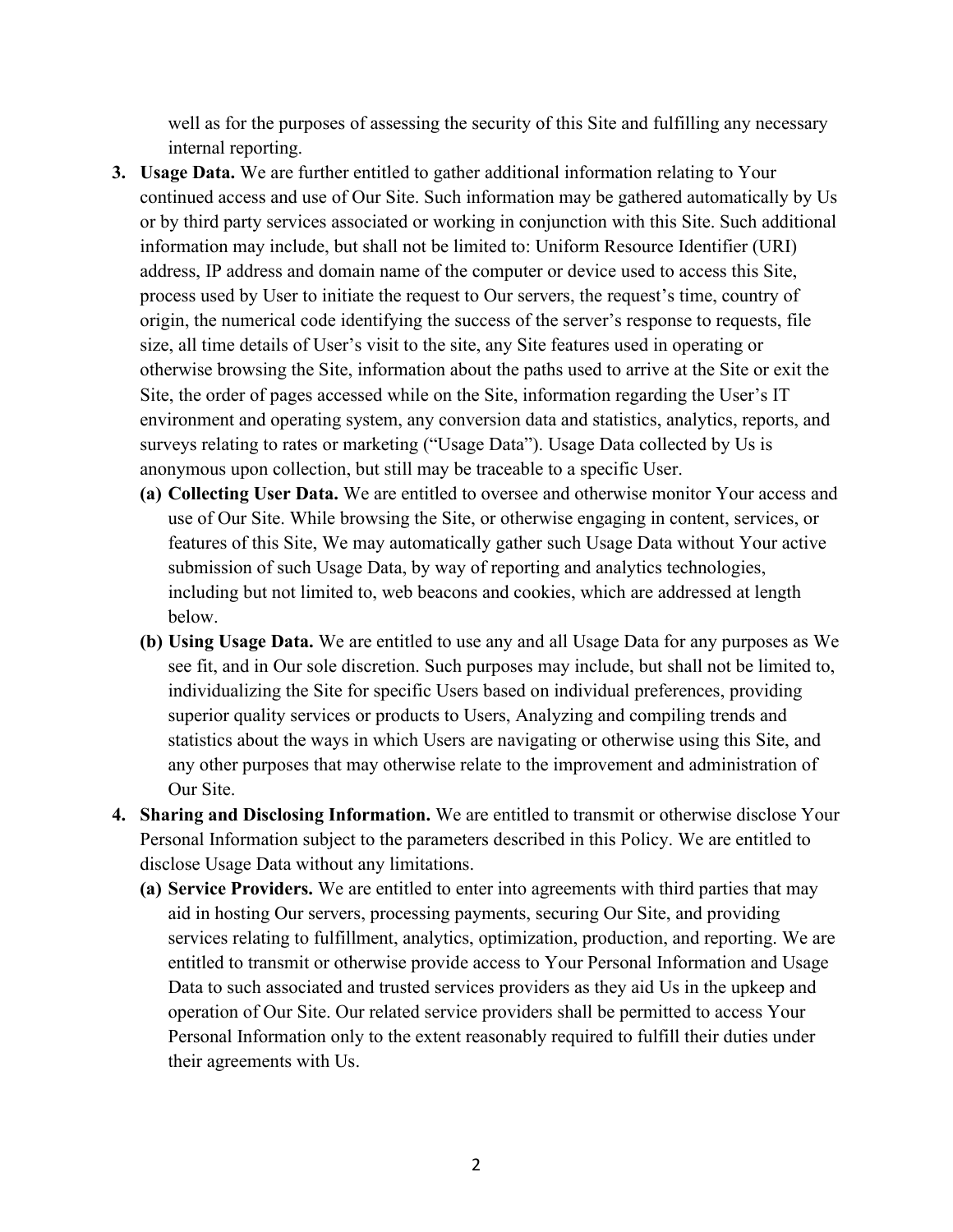- **(b) Marketing Partners.** We are entitled to engage with other individuals, companies, or entities as a way of jointly advertising, marketing, or otherwise promoting Our services, products, contests, promotions, or otherwise. In such cases, We are entitled to share Your Personal Information or Usage Data with such partners for the purposes of (i) providing You additional services, products, contests, or promotions; and (ii) financial compensation. Such partners shall also be entitled to contact You through the information You have provided to Us, in relation to services, products, contests, or promotions.
	- **(i) California Privacy Rights.** Subject to California Law SB 27, once a year, residents of California are entitled to obtain information from Us regarding with which marketing partners their Personal Information, or other information about the User or their family, have been shared for such marketing purposes during the preceding calendar year. Such residents are also entitled to request information regarding the types of Personal Information that has been shared. In order to make a request for the aforementioned information, please contact Us by way of email at support@brandexpand.us, with the subject line "California Privacy Request." We also require that You include the Site's domain name You are referring to, as well as Your name, email address, and mailing address. Upon receipt of Your request, We shall respond by way of email within thirty (30) days.
- **(c) Assignees and Successors.** As in the case of bankruptcy, liquidation, or merger, should We sell or transfer, in part or in whole, all of Our assets or business to a different company or organization, Your Personal Information and Usage Data may be transferred to the relevant successor. However, in such circumstances, the relevant successor shall be required to abide by the commitments We have provided to Users, as described in this Policy.
- **(d) Legal Enforcement.** We are entitled to share your Personal Information and Usage Data should We have a belief that such information may be necessary to (i) prevent, identify, or mitigate illegal activity or other fraud; (ii) look into, respond to, or police any violations to Our own rights or the rights of others, or to the Site's security; and (iii) comply with the applicable regulations, governmental requests, legal processes, or laws as may be necessary.
- **5. Usage Data Tracking Devices.** We are entitled to use tracking devices such as "cookies" and "web beacons" to best provide services to You on Our Site. Such devices are used to collect Your Usage Data and to retain information about Your individual preferences and Your engagement with certain pages on Our Site. We are further entitled to use third party site web beacons to aggregate information and data related to Our Site's operations and efficacy.
	- **(a) Web Beacons.** "Web beacons" are devices that aid in transmitting and delivering cookies and permit Us to identify the number of Users who have engaged with the various pages contained on Our Site. These web beacons may be included in Our communications to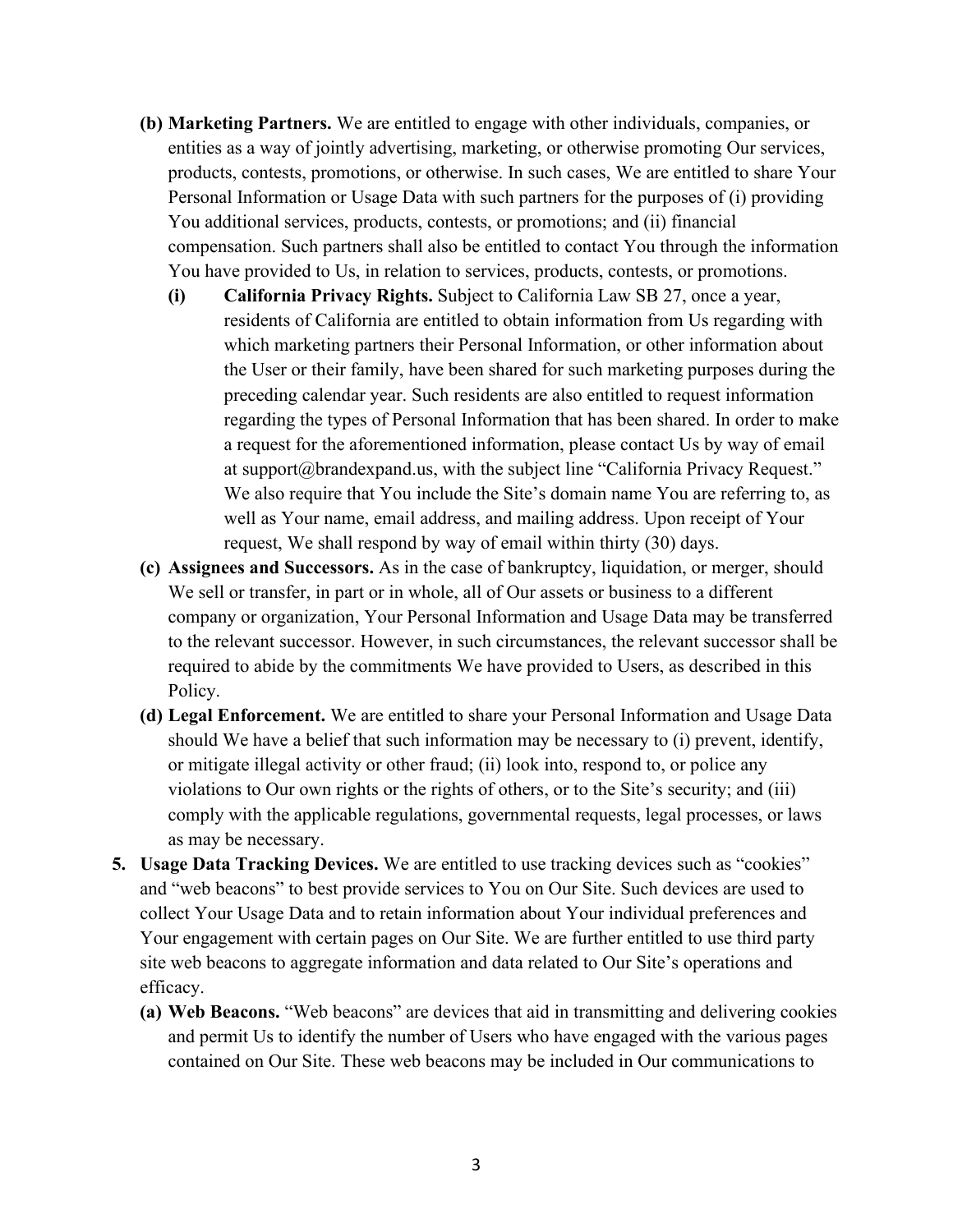You, such as in emails, to provide Us information regarding whether or not Our correspondences with You have been opened, accessed, acted upon, or otherwise.

- **(b) Browser Cookies.** "Cookies" refer to small bits of data retained on Your device's hard drive through use of Your browser and are used to personalize content. The majority of browsers are automatically enabled to accept cookies. However, cookies may be disabled through turning off cookies in Your browser; the specific process for turning cookies off may vary from browser to browser. Disabling cookies may limit the accessibility or functionality of certain features on the Site.
- **6. Analytics.** To best oversee and analyze User behavior and engagement on Our Site, We are entitled to engage with analytics partners, such as Google Analytics, which uses the data We gather to evaluate Site usage and provide reports on behavior and usage to other services operated by Google. You can find more information regarding Google Analytics [here](https://www.google.com/intl/en/policies/?fg=1) [https://www.google.com/intl/en/policies/?fg=1], or access the Google Browser extension that allows You to opt out of Google Analytics [here](https://tools.google.com/dlpage/gaoptout/) [https://tools.google.com/dlpage/gaoptout/]
- **7. Social Media.** Should You choose to share Your Site participation or details on Your social media accounts, including but not limited to, Facebook, Instagram, Twitter, YouTube, or Pinterest, You will be permitting engagement with such social media platforms from this Site. While doing so, you may be permitting Us to access certain features or elements of Your profile and any comments or interactions. The specifics of which information will be made accessible is subject to the privacy policies of each individual social media platform, which you are responsible for reviewing in full.
- **8. Do Not Track Requests.** Do Not Track (DNT) features are sometimes integrated into certain browsers. These DNT features notify websites with whom You engage that You do not want Your information and online activity to be tracked. Because each browser notifies sites of DNT protocols in a different way, it is impossible to entirely ensure that all requests are observed appropriately. To ensure clear communication regarding these standards and protocols, We hereby acknowledge, and You hereby understand, that We do not observe DNT requests for the time being. This stance on DNT protocols will be reevaluated and altered as necessary as technological interactions between sites and browsers are enhanced.
- **9. Information and Data Security.** We will use Our best efforts, as may be reasonable and practicable, to provide similar security measures to guard Your data and information from unpermitted access, as the prevailing standard of the relevant industry. When transmitting Personal Information to Us through any action that may require such Personal Information, We encrypt such Personal Information while it is being transmitting to Us by way of SSL (Secure Socket Layer) technology. However, You hereby acknowledge and understand that it is impossible to ensure perfect security for any data transmissions or storage over the Internet. Therefore, We cannot guarantee or warrant certain security of any data or information you make available to Us through use or engagement with Our Site.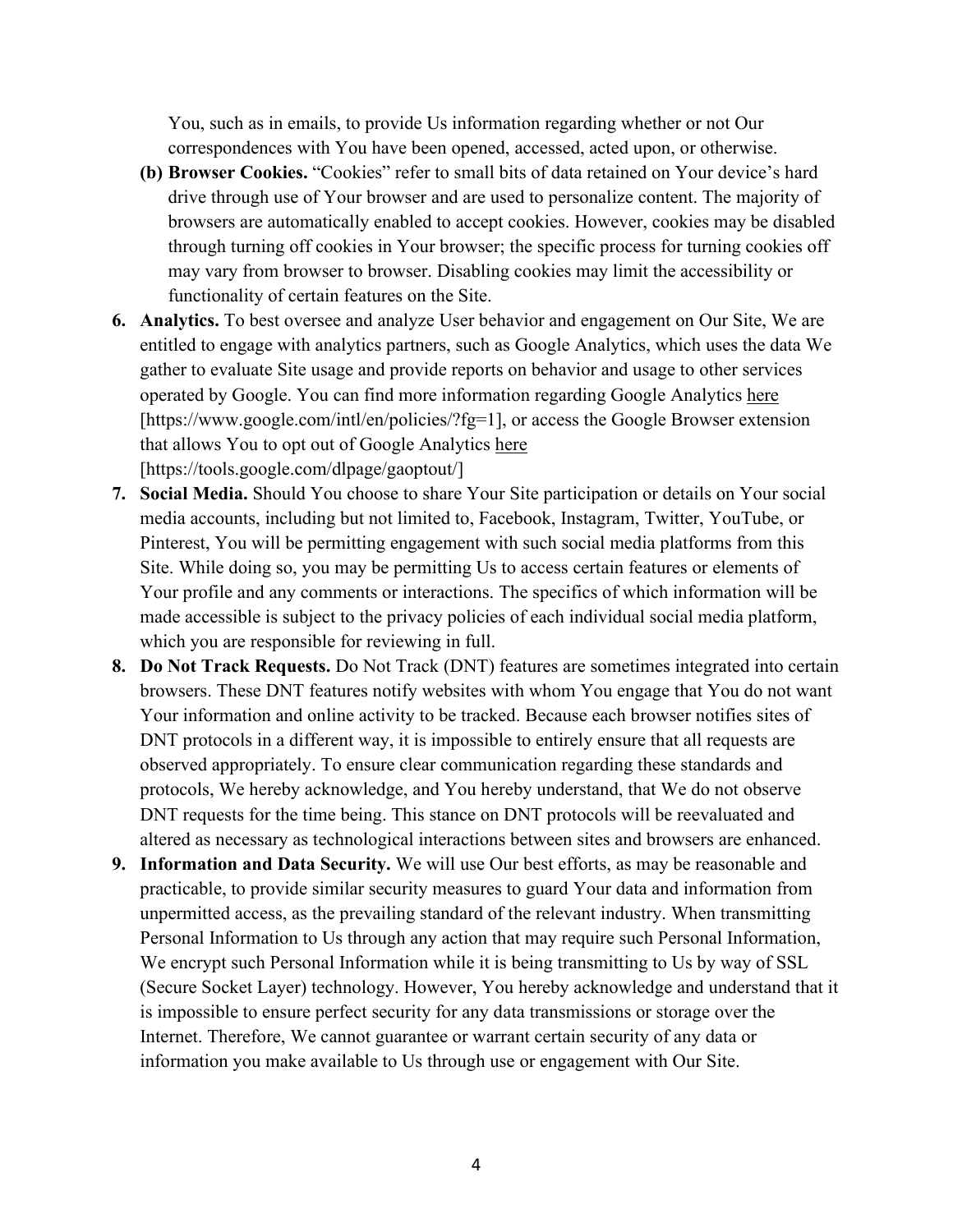- **10. International Information Transfer.** We are entitled to store and process any and all Personal Information We gather from Your use of Our Site, in Our servers that are located within the United States or in other countries where We, or any of Our partners or affiliates, operate facilities. Your continued use of this Site serves as Your acknowledgement and consent to Our transfer of Your Personal Information to countries other than the country in which you reside.
- **11. Updating Personal Information.** Subject to legitimate purposes, and upon explicit request, You are permitted to request that We rectify or otherwise make applicable changes to Your Personal Information. You may be required to provide Us with identification before any changes are made to Your information. We are further entitled to reject requests that We believe to be unreasonable, that require excessive time or effort by Us, or that otherwise may hinder the privacy rights of Us or of others. We are entitled, but not required, to allow You to view and access Your Personal Information associated with any account You create on this Site. However, permission to do so will only be granted for purposes of making updates or modifications to Your Personal Information; sufficient directions for updating or modifying Your Personal Information will be available to You as needed.
- **12. External Links.** Our Site may provide website links to Our marketing partners' sites. Upon clicking on any of the website links or otherwise engaging in any of the promotional offers that may be provided, such sites will be transferred information regarding Your entrance and exit to and from this Site and the third-party site (Click-Through Information), as well as any other information provided to Us regarding Your Site registration or purchases. You hereby acknowledge that We are not responsible or otherwise liable for any of the practices, terms, or policies observed by these third-party sites. You shall be solely responsible for reviewing and understanding any practices, terms, or policies of any third-party sites.

## **13. Communications Preferences**

- **a. Email Marketing.** You may receive digital and physical mail communication from Us, such as promotional communications, when You register for an account through Our Site. Should You wish to opt-out of receiving these communications, You are permitted do so by following the instructions provided in those communications, changing Your account settings, or contacting Us directly. If You opt-out of receiving these communications, We may still send You communications that are nonpromotional in nature, as allowable by law, including communication related to Your account, such as order confirmations, payment information, reward updates, or replies to any questions or feedback You submit to Us, and communication related to Our continued relationship in the Services We provide to You through Our Site.
- **b. Mobile Application Notifications.** Our browser extension and mobile application may be configured to Your notification preferences in the relevant settings, such as controlling push notifications and alerts.
- **c. SMS Messaging.** If You provide Your mobile phone number and agree to receive mobile messaging, We may use SMS messaging to contact You for account and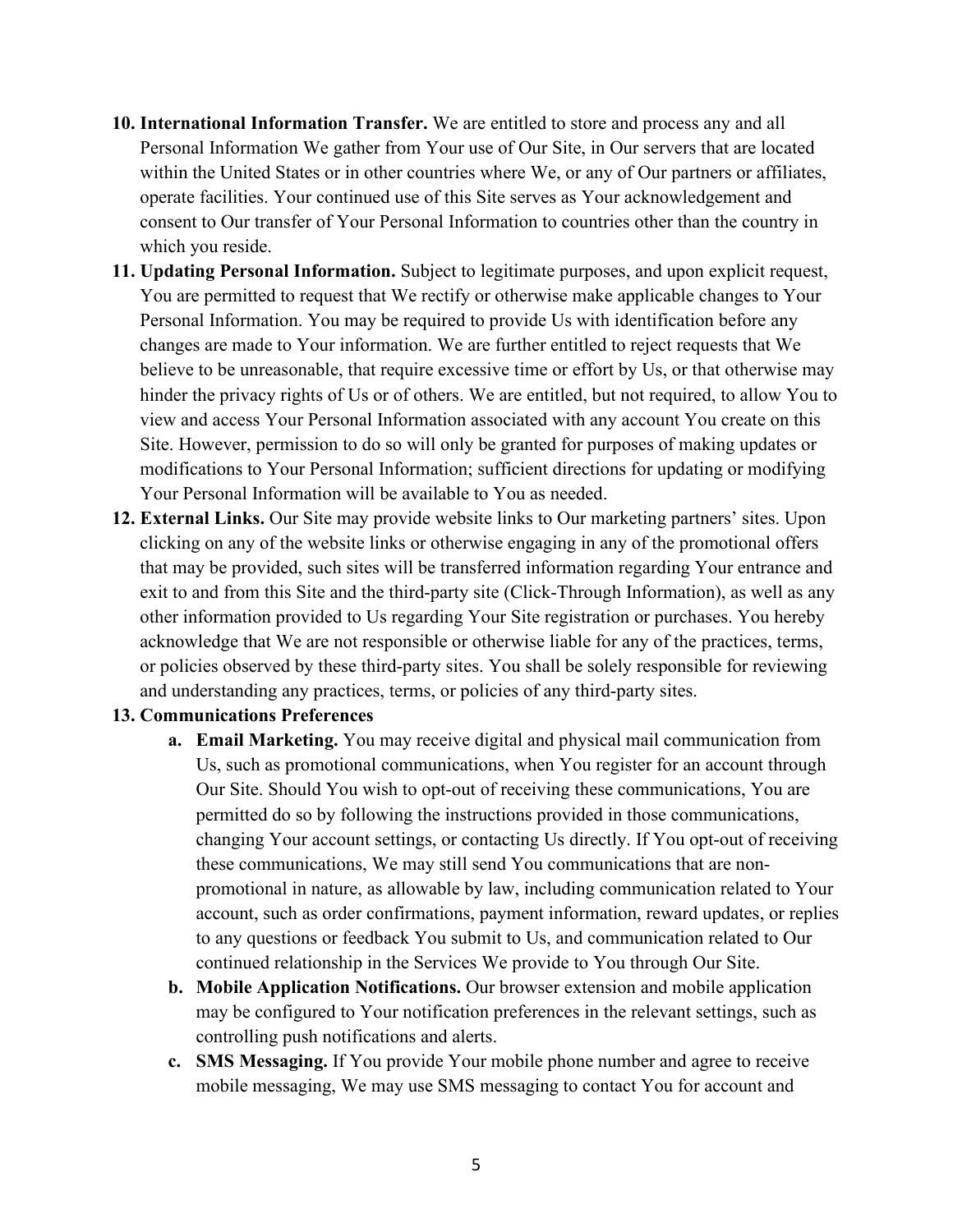support-related purposes, including account maintenance, customer support, and account recovery updates. You may remove Your mobile phone number from Your account settings or reply STOP to messages received on Your mobile phone if You wish to opt out of these messages.

- **d. Information Collection and Sharing Preferences.** There may be some circumstances in which You are able to refrain from disclosing certain Information to Us. Your failure to provide Us with certain Information, however, may affect Your continued use of Our Services and any related features previously made available to You when such missing information is necessary for the functionality of a part or feature of Our Services.
- **e. Inbox Linking.** If You wish to unlink Your email account from Our Services, You are permitted do so by turning off the connection or updating Your email information in Your account settings. After You unlink an email account from Our Services, We will not gather Inbox Material from that account.
- **f. Mobile App/Browser Extension.** When installed, Our browser extension and mobile application allow Information relating to Your online behavior on the browser or device to be gathered. If You wish, You may prevent this Information from being gathered by uninstalling the browser extension or mobile application. In some cases, You may be able to opt-out of specific types of Information collection through the browser extension or mobile device Settings.
- **14. Children's Online Privacy Protection Act ("COPPA").** Under United States federal law, We are not permitted to collect any Personal Information or otherwise from children younger than thirteen (13) years of age. Though Our Site is not meant to be used by children younger than thirteen (13), this Policy's rules apply to children in the United States, so long as they have obtained consent from a parent or guardian. Unless there is parental consent, We will not knowingly accept children's registrations. As a parent of a child younger than thirteen (13), You are required to oversee Your child's usage of this Site and provide consent if necessary. If You are a child in the United States that is younger than thirteen (13) years of age, please talk to Your parents or legal guardian before You use, or continue to use, Our Site. Should You have any reason to believe or suspect that a User is under the age of thirteen (13), please notify Us promptly at support@brandexpand.us, and We will take best efforts to ensure that any Personal Information is removed from Our Site or database. For further information on COPPA compliance, please visit

[\(https://www.ftc.gov/enforcement/rules/rulemaking-regulatory-reform](https://www.ftc.gov/enforcement/rules/rulemaking-regulatory-reform-proceedings/childrens-online-privacy-protection-rule)[proceedings/childrens-online-privacy-protection-rule\)](https://www.ftc.gov/enforcement/rules/rulemaking-regulatory-reform-proceedings/childrens-online-privacy-protection-rule).

**15. CAN-SPAM ACT OF 2003.** The CAN-SPAM Act is a United States law that sets out rules for commercial emails and allows recipients to opt out of unwanted commercial emails and details the consequences for violating the CAN-SPAM Act. A detailed list and description of the CAN-SPAM requirements can be found here: [\(https://www.ftc.gov/tips-advice/business-](https://www.ftc.gov/tips-advice/business-center/guidance/can-spam-act-compliance-guide-business)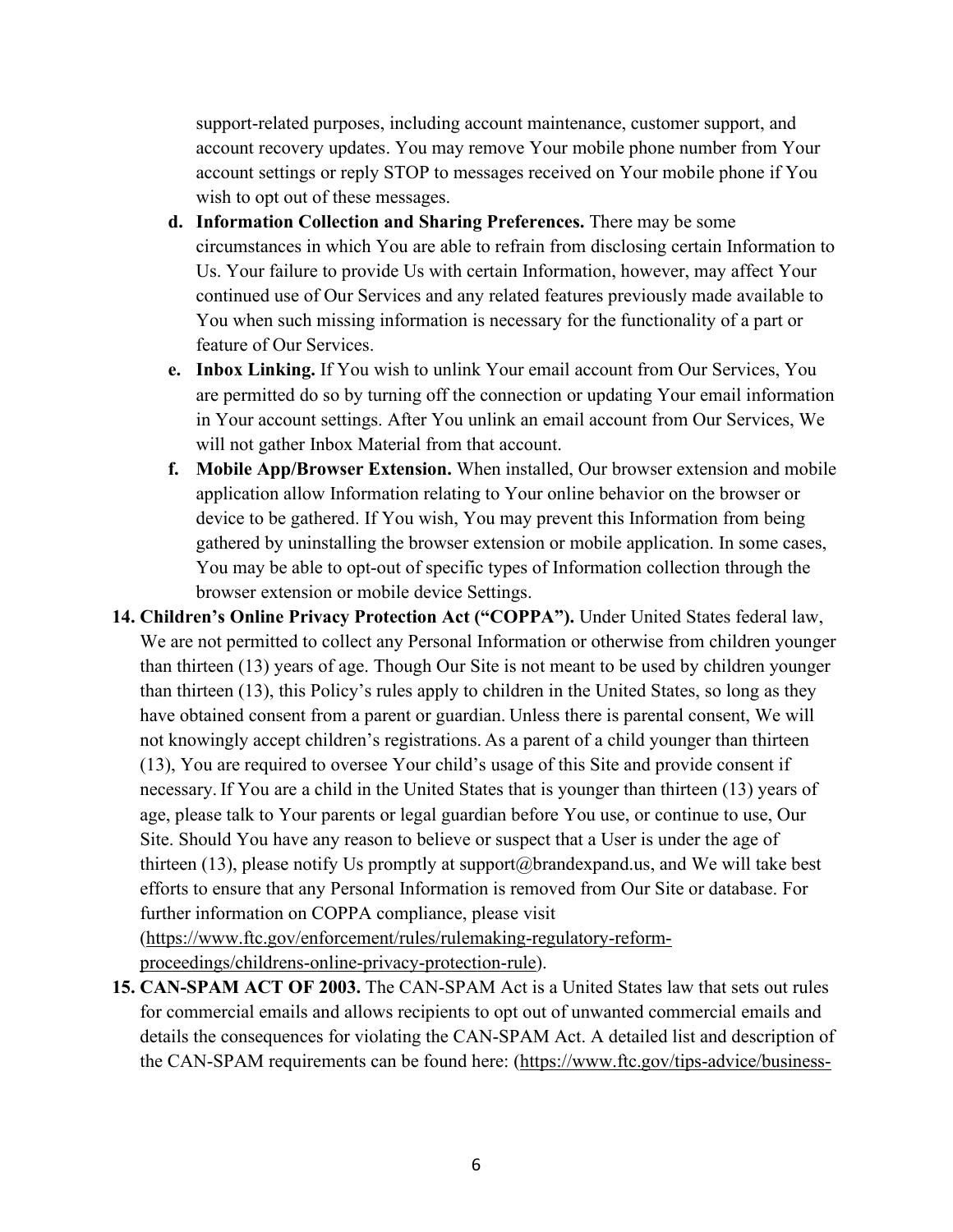[center/guidance/can-spam-act-compliance-guide-business\)](https://www.ftc.gov/tips-advice/business-center/guidance/can-spam-act-compliance-guide-business). We comply with the following pursuant to CAN-SPAM Act:

- a. **Headers.** We do not include false or misleading information in Our headers. We make sure there is accurate identifying Information of the person or business who initiated the message
- b. **Subject Lines.** We do not have deceptive email subject lines. The subject lines in Our emails accurately reflect what is within the email.
- c. **Email Advertisement.** We communicate that any message is an advertisement in a reasonable manner, if such is the case.
- d. **Contact Information.** All of Our emails will include Our contact Information, including Our physical address, Company name, and email address.
- e. **Opt-Out.** We allow Users to opt out of receiving future emails from Us. Our Users are able to unsubscribe from future emails at the bottom of each email and We must honor this request within ten (10) business days of the request. Once Users opt out of receiving emails, We are not able sell or transfer the email addresses anymore.
- f. **Third-Party Involvement.** We monitor what is being done with Users' email Information if a third party is in charge of email marketing. If We hire a third-party email marketing company, We will keep a close eye to make sure Our Users' email Information is being lawfully handled.
- **16. Notice to Residents of California.** This section applies only to residents of California. If You are a California resident, You have specific rights relating to Your Information, subject to exceptions, under the California Consumer Privacy Act of 2018 ("CCPA").
	- **a. Right to Know and Access.** You have the right to know and access Your personal Information that We have gathered, used, shared for business purposes, and sold during the previous 12 months. This includes source categories from which We acquired Your Information and the types of third parties with whom we shared Your Information for business purposes or to whom we have otherwise sold Your Information. You have the right to request in writing from Us, copies of the following Information We gather that is unique to You: (i) categories of Information We gathered about You over the previous 12 months; (ii) the particular personal Information We have gathered about You, with the exception of sensitive personal Information We may retain in responding to such a request; (iii) the source categories from which We acquired Your Information; (iv) the purpose of the gathering of such Information about You; (v) the types of third parties to whom We disclosed Your Information, including whether We shared that Information for a business purpose; (v) the categories of Information We shared with which third parties; and (vi) whether or not We sold Your Information.
	- **b. Right to Request Deletion.** Subject to specific exceptions, You have the right to ask Us to remove any Information We have gathered from You or keep about You in Our system. If You ask that We remove Your personal Information, We will do so to the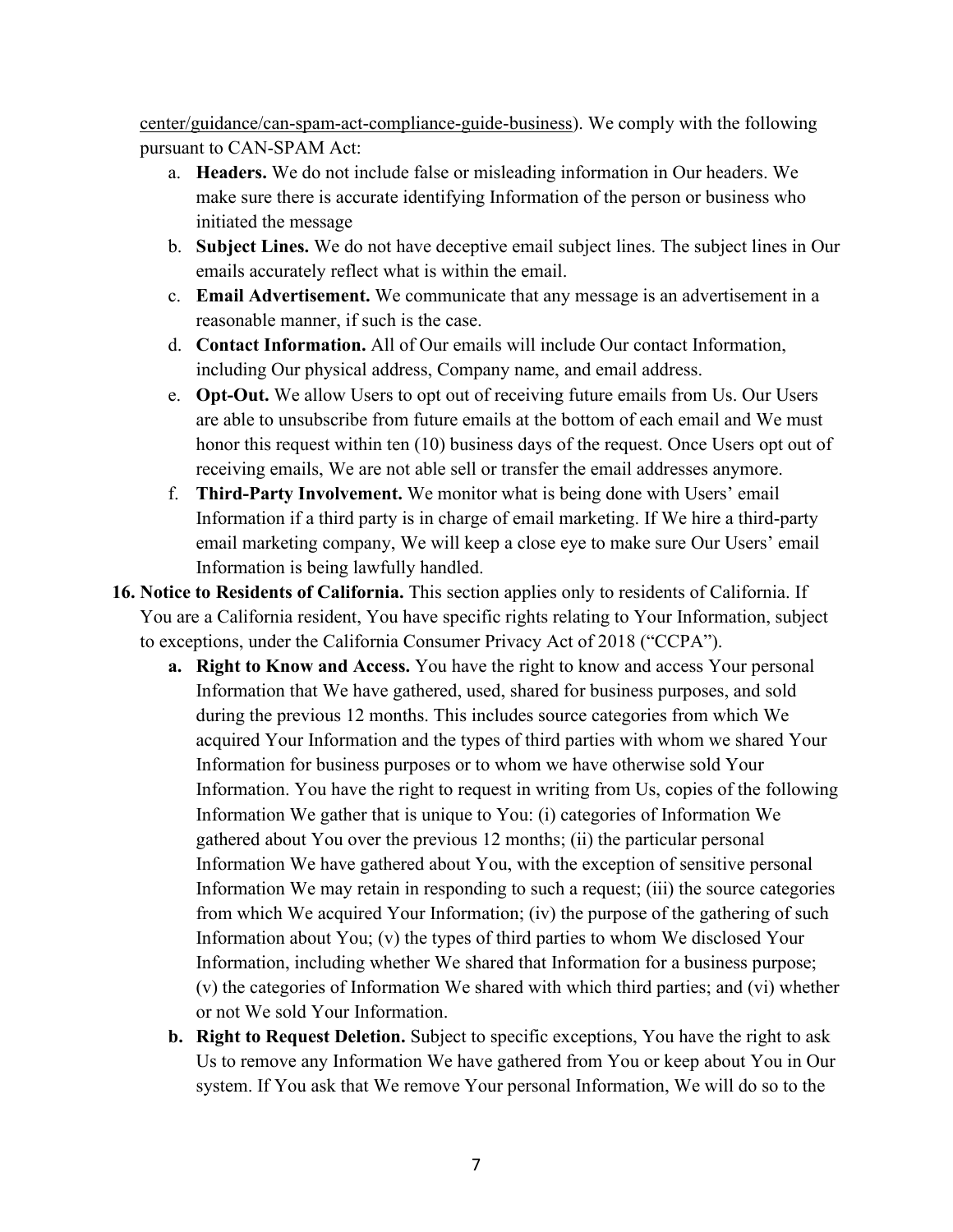extent that the Information removed is not necessary for business purposes and the Information maintained is done so within Our legal right, in which case You will be informed.

- **c. Right to Opt-Out of Sale of Your Personal Information.** The sharing of Information about You with merchant partners, third parties, or affiliates for the purpose of providing You benefits and rewards or targeted marketing, may constitute a "sale" of your personal Information under the CCPA to the extent that We receive monetary or other consideration for doing so. You have the right to opt-out of the "sale" of Your Information in this form, by clicking the following: www.brandexpand.us/ccpa-opt-out. If You are a member, You can exercise Your Information privacy rights by visiting exercise Your Information privacy rights. Please be aware that We may be unable to offer You portions of Our Services which necessitate the sharing of certain Information to the extent You opt-out. Should You have questions, you may reach out to Us at support@brandexpand.us.
- **d. Right to Non-Discrimination.** If You exercise any rights applicable under the CPPA, We will not discriminate against You. If You request to know, access, or remove Your Information or opt-out of its sale, We will not do any of the following, unless otherwise allowed by the CCPA: (i) deny You products or Services; (ii) charge You different prices for products or Services, including the granting of discounts or benefits or imposing penalties of any kind; (iii) give You a different level of quality of products or Services; or (iv) insinuate that You may receive a different rate, price, or level of quality for products or Services.
- **e. Implementing Your CCPA Rights to Know, Access, and Request Deletion.** If you wish to exercise Your privacy rights under the CCPA, please email us at support $@$ brandexpand.us, so that We can verify Your identity. If there is a problem in verifying Your identity based on the Information We have on file, We may ask for further Information for the sole purpose of verifying Your identity, maintaining security, or preventing fraud.
- **f. Agents.** Requests related to Your Information can only be made by You or another person legally authorized to act on Your behalf. In the instance that an agent makes a request on your behalf, We may require proof from You that the agent is authorized or that the agent has the power of attorney in connection with the request. Additionally, in these circumstances, We may require that You independently verify Your identity.

Note that We are not obligated to respond more than twice every calendar year to requests to know or access personal Information.

**17. International Data Notice to Non-US Residents.** This Site and its servers are located and operated in the United States. Those Users outside of the United States should recognize that the Personal Information collected will be transmitted to the United States from the User's country of origin. Excluding those Personal Information transfers that are governed by the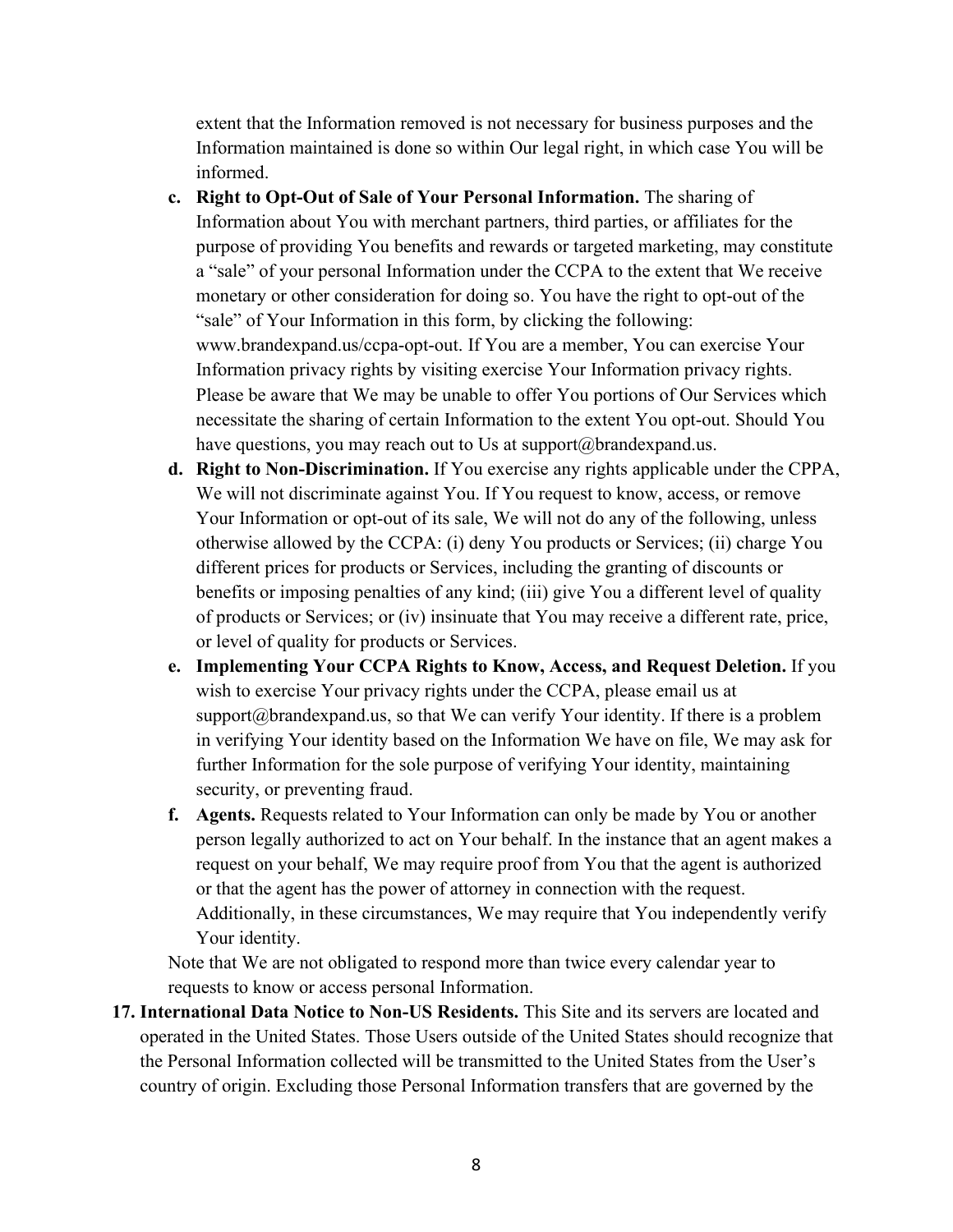EU-U.S. Privacy Shield and the Swiss-U.S. Privacy Shield Framework, should You decide to permit Us to collect Your Personal Information or provide Us with Your Personal Information, such will serve as Your acceptance and consent of this collected Personal Information being transferred.

- **18. Your Rights Under the GDPR.** The GDPR, effective as of 2018, protects the Personal Information of Users located within the European Economic Area (EEA), which means they are within the member states and member countries of the European Union (EU) at the time of the Site's use. If You are within the EU, You have the right to certain Information and specific rights under the GDPR. Details on GDPR compliance can be found here. [\(https://gdpr.eu\)](https://gdpr.eu)/) Pursuant to the General Data Protection Regulation (GDPR), those rights include:
	- **a. Term of Data Maintenance.** We will keep the Personal Information You have given Us unless the earlier of: (i.) You ask us to delete your Personal Information (Art. 17(1) GDPR) or (ii.) We conclude We don't need Your Personal Information anymore (Art. 17(1)(a) GDPR) or (iii.) We decide the value in retaining the Personal Information is outweighed by the costs of retaining it (Art.  $17(1)(c)$ ). Under the GDPR, You are entitled to ask that We delete any or all Personal Information about You in a timely fashion. However, this right may be subject to certain limitations that could result in the termination of Your account or restrict Your access to Our Site, including, but not limited to, (a) when keeping Your Personal Information may be required by law or required for compliance with certain legal obligations (Art. 17(3)(b) GDPR), (b) where it may be necessary to maintain Your Personal Information for relevant legal claims or associated defenses (Art. 17(3)(e) GDPR), and (c) where it may be necessary for practicing or exercising a right to freedom of Information and expression  $(Art. 17(3)(a))$  GDPR).
	- **b. Data Requests and Changes.** You have the right to access the Personal Information We store (Art. 15 GDPR), the right to rectify such Personal Information (Art. 16 GDPR), and the rights to delete Your Personal Information at any time (Art. 17 GDPR). You are entitled to alter the scope of Your consent of which Personal Information We can retain and how We are permitted to use such Personal Information. When exercising this right, it may be necessary for Us to delete Your account on Our Site or otherwise limit Your access to the features and Content on Our Site. Further, You are entitled to ask for a digital copy of any Personal Information that We have about You, free of charge per the first request, and subject to a reasonable fee for any requests beyond the first (Art. 12 GDPR).
	- **c. Complaints.** You can file a complaint to a supervising authority that has jurisdiction over GDPR issues. Subject to having an EU residency, and only in the member state of Your residence, place of business, or where the alleged wrong has occurred, You are entitled to notify a superior authority of Your dissatisfaction should You believe that We are using Your Personal Information improperly or in a way that infringes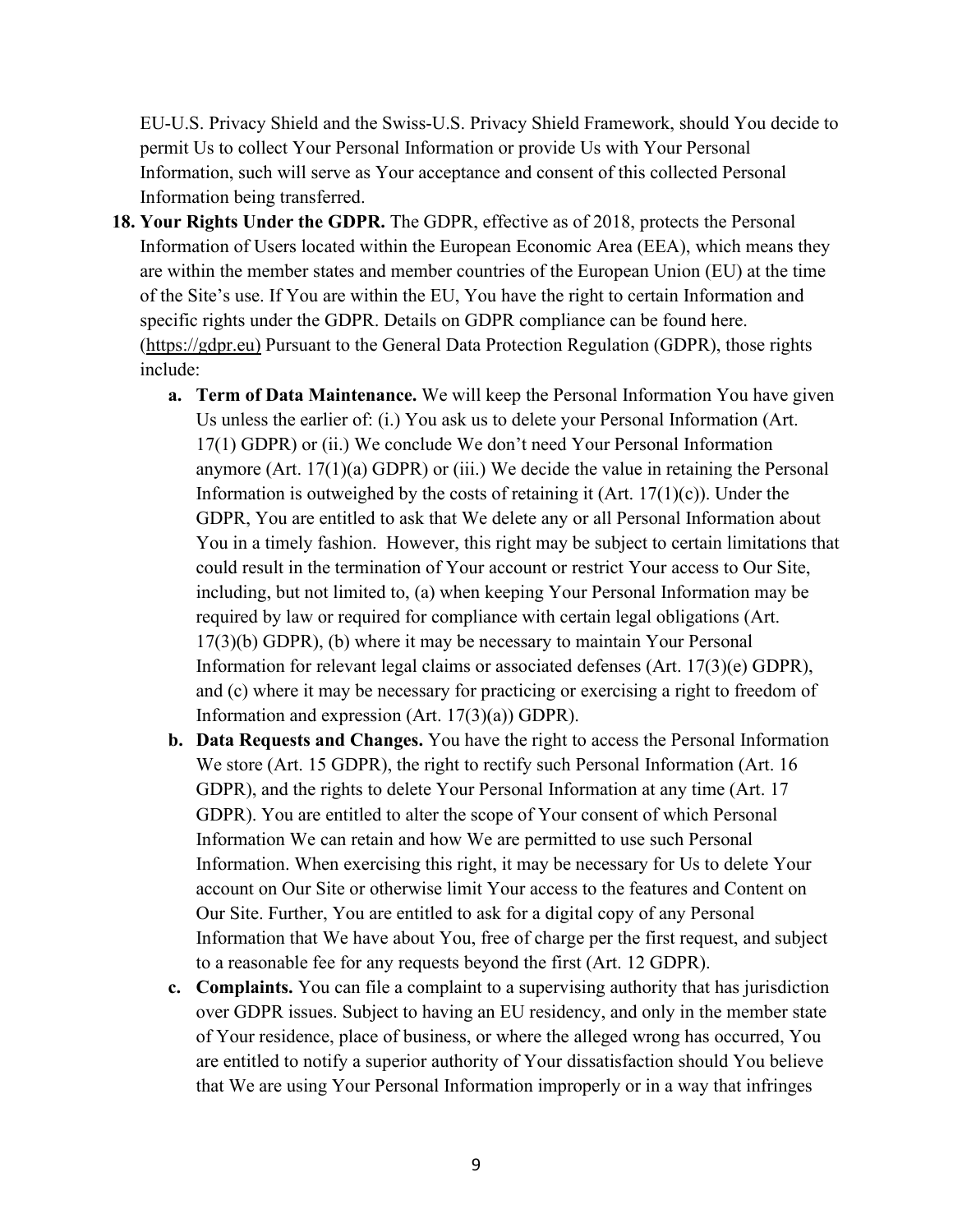upon any of Your rights law or under this Policy. Users that do not reside in the EU are entitled to the rights and protection provided by the relevant jurisdictional laws of their residency (Art. 3 GDPR).

- **d. Necessary Information Only.** You have the right to provide Us with only Personal Information that is required to enter a contract and/or transaction with Us. We will not require that You consent to any unnecessary processing as a way to compel You to enter into a contract with Us.
- **e. Processing.** You can request restrictions on the processing of Your Personal Information. Further, You have the right to prohibit Us from processing Your Personal Information moving forward even if You provided consent to Our processing of Your Personal Information; however, past processing of Your Personal Information shall not be considered unlawful. You may be entitled to limit the extent of Your Personal Information's processing in appropriate circumstances, including when You have objected to such processing or when You are in the process of rectifying, contesting, or correcting the validity and accuracy of Your Personal Information. Where You have adequately requested a restriction on the processing of Your Personal Information, We will no longer transmit Your Personal Information to third-party processors unless We have obtained Your consent; this right is limited only by necessity to protect the rights of You, Our Site, or other Users or to comply with legal obligations. However, We will continue to store Your Personal Information. Though doing so may result in the cancellation of Your account or further limitations on Your access to Our Site, You are entitled to restrict processing of Your Personal Information by Us, altogether.
- **f. Transfer of Data.** You are permitted to assert the right of portability of Your Personal Information. Unless doing so would subject Us to unreasonable or undue burden, You are entitled to request that Your Personal Information be gathered and transferred by Us, in an interoperable and machine readable format, to another party or controller.
- **g. Communications.** We will only require Your Personal Information that is reasonably necessary to enter into a contract with Us. We will not demand that You provide any unnecessary Personal Information as a condition of entering into a contract with Us.
	- **i. Marketing.** You are entitled to request that no third-party communications are transmitted to You and that no third-party marketers have Your Personal Information for their own marketing purposes. To do so, You may contact Us at support@brandexpand.us.
	- **ii. Email.** You are entitled to request that We engage in no further email communications with You. This can be done by selecting the appropriate box upon registration for an account or other engagement with Us. You are also entitled to alter Your communication settings at any time by contacting Us at support@brandexpand.us.